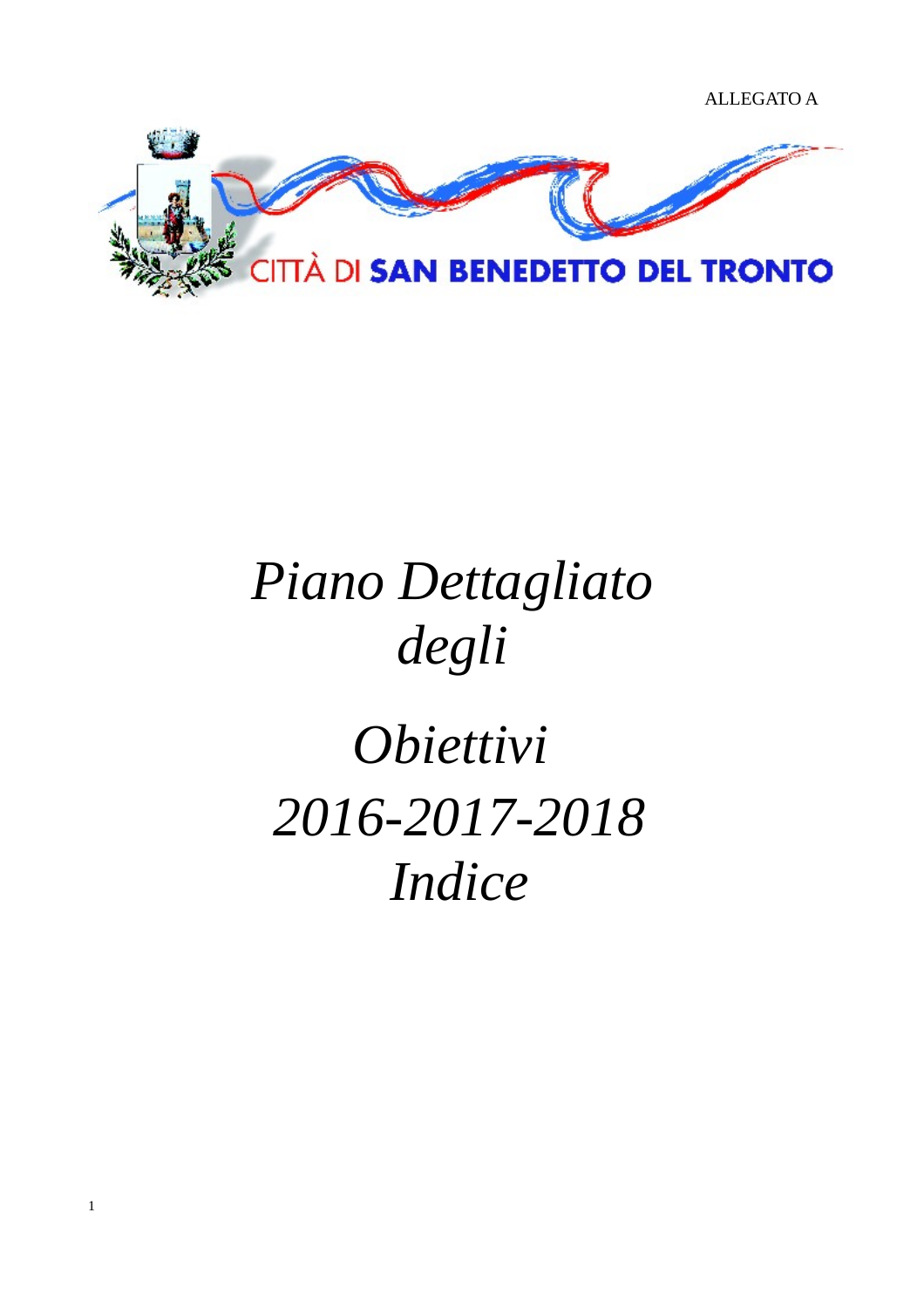### **INDICE**

| OBIETTIVI ANNO 2016                                                                    |
|----------------------------------------------------------------------------------------|
| A 00 SEGRETARIO GENERALE - SETTORE PERSONALE E DIRITTO ALLO STUDIO                     |
| <b>A_01 PERFORMANCE</b>                                                                |
| <b>A_02 CONTROLLI INTERNI</b>                                                          |
| A_03 ATTIVITA' ORDINARIA UFFICIO GESTIONE AMMINISTRATIVA DEL PERSONALE                 |
| A_04 ATTIVITA' ORDINARIA UFFICIO AFFARI GIURIDICI ISTITUTI CONTRATTUALI CCNL           |
| PROCEDIMENTI DISCIPLINARI E PARI                                                       |
| A_05 ATTIVITA' ORDINARIA UFFICIO CONTROLLO PRESENZE E STATISTICHE                      |
| A_06 ADEMPIMENTI IN MATERIA DI SICUREZZA E SALUTE DEI LAVORATORI                       |
| A_07 ATTIVITA' ORDINARIA UFFICIO TRATTAMENTO GIURIDICO PREVIDENZIALE                   |
| A 08 AGGIORNAMENTO DELLE PAGINE SETTORIALI DEL SITO                                    |
| A 09 MODULISTICA ON LINE                                                               |
| A_10 PUBBLICAZIONE DEI DATI RICHIESTI DAGLI OBBLIGHI EX D.LGS. 33/2013                 |
| A 11 FORMAR PER INNOVARE E MIGLIORARE L'EFFICACIA E L'EFFICIENZA DELL'AZIONE           |
| <b>AMMINISTRATIVA</b>                                                                  |
| A_12 QUALITA' E SICUREZZA DEL SERVIZIO DI REFEZIONE SCOLASTICA                         |
| A_13 SOSTEGNO AL DIRITTO ALLO STUDIO                                                   |
| A 14 TRASPORTO SCOLASTICO                                                              |
| A 15 PREDISPOSIZIONE FASCICOLO ELETTRONICO DEL PERSONALE DELL'ENTE                     |
| A_16 IMPLEMENTAZIONE DEL SISTEMA GESTIONE PRESENZE E ASSENZE DELL'ENTE                 |
| A 17 RILEVAZIONE COMPETENZE E ASSEGNAZIONE DI PERSONALE ADEGUATO C/O L'UFFICIO         |
| <b>GARE A PPALTI</b>                                                                   |
| A_18 IMPLEMENTAZIONE DEL "PIEDI BUS" ED INTRODUZIONE "CAR POOLING"                     |
| A 19 CREAZIONE NUOVO MENU' PER LE MENSE SCOLASTICHE IN COLLABORAZIONE CON              |
| <b>SLOW FOOD</b>                                                                       |
| <b>B_00 SETTORE GESTIONE DELLE RISORSE</b>                                             |
| <b>B_01 GESTIONE ATTIVITA' ORDINARIA SERVIZIO SEGRETERIA DEL SINDACO</b>               |
| <b>B_02 EFFICACE ED EFFICIENTE GESTIONE DELLE PROCEDURE RELATIVE ALLA POLI TICA DI</b> |
| <b>BILANCIO E DI CONTABILITÀ COMUNALE</b>                                              |
| <b>B_03 RISCOSSIONE ELETTRONICA</b>                                                    |
| <b>B_04 ACCESSIBILITA' BILANCIO DI PREVISIONE</b>                                      |
| <b>B_05 IL GOVERNO DEI NUOVI VINCOLI DI FINANZA PUBBLICA</b>                           |
| B 06 ATTIVITÀ' ORDINARIA E STRAORDINARIA SERVIZIO CONTABILITA' DEL PERSONALE           |
| B 07 SVILUPPO DELLA CONTABILITÀ ECONOMICO-PATRIMONIALE ARMONIZZATA E                   |
| PARTECIPAZIONE AL PROGETTO PILOTA CON ALTRI COMUNI                                     |
| <b>B_08 ADOZIONE DEL BILANCIO CONSOLIDATO</b>                                          |
| <b>B_09 COMPLETA INFORMATIZZAZIONE DELLA PROCEDURA DI FATTURAZIONE ELETTRONICA</b>     |
| CON L'INTRODUZIONE DEL BUONO D'ORDINE                                                  |
| <b>B_10 GESTIONE ORDINARIA SERVIZIO TRIBUTI</b>                                        |
| <b>B_11 AGGIORNAMENTO DELLE PAGINE SETTORIALI DEL SITO</b>                             |
| <b>B 12 MODULISTICA ON LINE</b>                                                        |
| B_13 PUBBLICAZIONE DEI DATI RICHIESTI DAGLI OBBLIGHI  EX D.LGS. 33/2013                |
| <b>B_14 CITTA' DEI SAPERI E DELLE CONOSCENZE 3° ANNUALITA'</b>                         |
| <b>B_15 SAN BENEDETTO DEL TRONTO: UN TERRITORIO CHE ACCOGLIE 3º ANNUALITA'</b>         |
| <b>B_16 BIBLIOTECA MULTIMEDIALE: PIAZZA APERTA DEL SAPERE</b>                          |
| <b>B_17 LA CULTURA: I LUOGHI, GLI SPAZI E LE ATTIVITA'</b>                             |
| <b>B_18 TURISMO: ATTIVITA' ORDINARIA</b>                                               |
| <b>B_19 IL PORTALE DEL TURISMO</b>                                                     |
| B_20 PROMOZIONE DELLO SPORT PER IL BENESSERE DEI CITTADINI - 3^ ANNUALITA'             |
| B_21 SOSTEGNO DELLA CREATIVITA' E DELLA CRESCITA FORMATIVO-CULTURALE DEI               |
| <b>GIOVANI IN LUOGHI DI AGGREGAZIONE</b>                                               |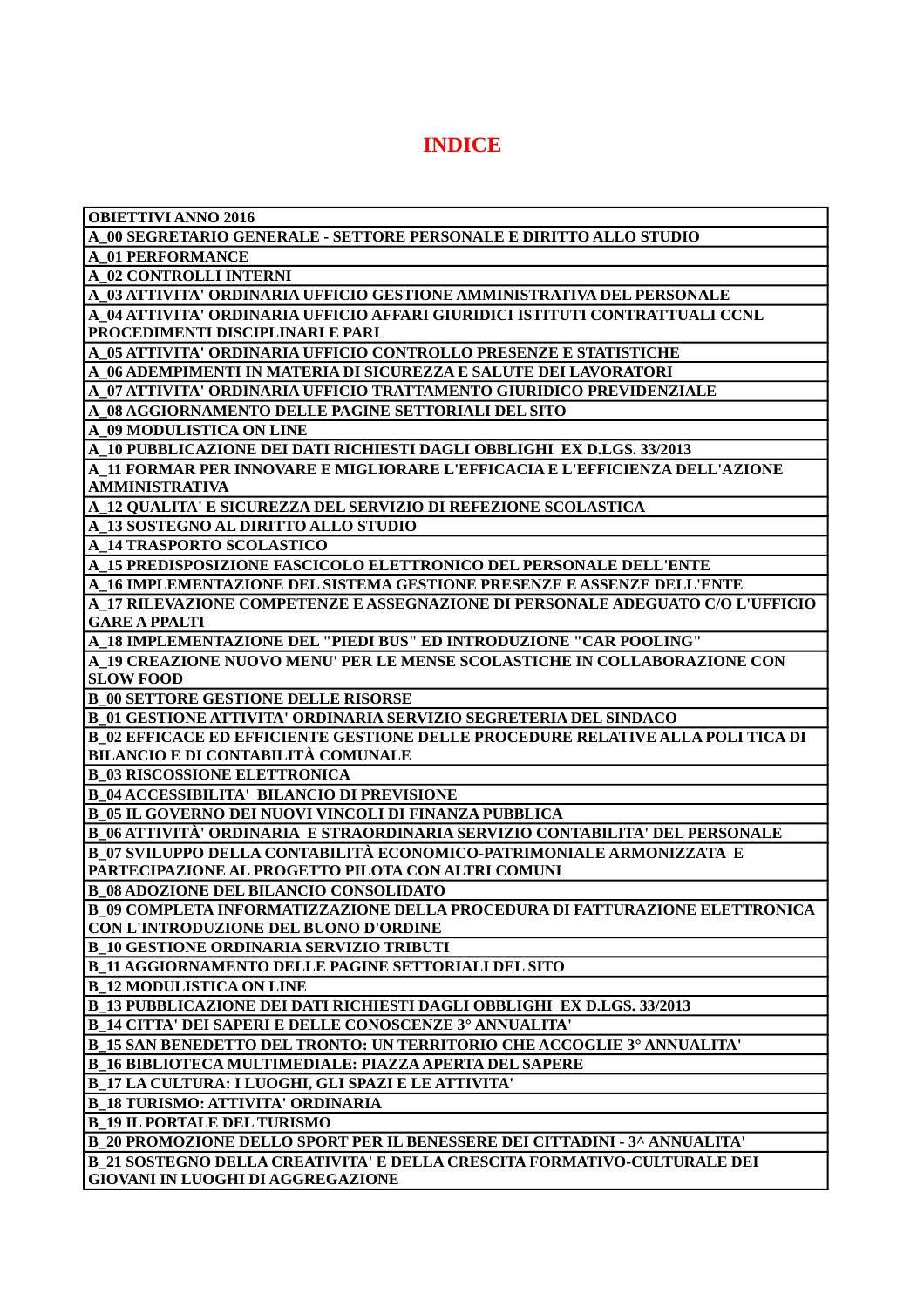**B\_22 SOSTEGNO ALLE ATTIVITA' DELLE ASSOCIAZIONI SPORTIVE DILETTANTISTICHE B\_23 GESTIONE PALAZZETTO DELLO SPORT "B. SPECA":PROMOZIONE ATTIVITA' SPORTIVA**

**B\_24 GESTIONE PISCINA COMUNALE "P. GREGORI". PROMOZIONE ATTIVITA' NATATORIA**

**B\_25 INTEGRAZIONE SOFTWARE GESTIONE UTENZE E MIGLIORAMENTO EFFICIENZA DEGLI IMPIANTI ELETTRICI DEGLI EDIFICI COMUNALI**

**B\_26 ATTIVITA' DI ANALISI, STUDIO ED APPROFONDIMENTO DEL RECUPERO DELL'EVASIONE TRIBUTARIA E DELLE ENTRATE PATRIMONIALI**

**B\_27 CONTROLLO SITUAZIONI DEBITORIE DEI TRIBUTI LOCALI PER SOGGETTI DESTINATARI DI MANDATI DI PAGAMENTO DELL'ENTE**

**C\_00 SETTORE AFFARI ED ORGANI ISTITUZIONALI**

**C\_01 APPLICAZIONE METODOLOGIA HACCP**

**C\_02 GESTIONE ORDINARIA MERCATO ITTICO E SERVIZI AGGREGATI**

**C\_03 AMMINISTRAZIONE DELLA SOCIETÀ IN HOUSE MULTI SERVIZI SPA**

**C\_04 GESTIONE ORDINARIA SERVIZIO SEGRETERIA** 

**GENERALE,CONTRATTI,SOCIETA'PARTECIPATE**

**C\_05 OPERE D'ARTE IN CUSTODIA AL SERVIZIO PROVVEDITORATO: UNA RISORSA POTENZIALE?**

**C\_06 GESTIONE ORDINARIA ATTIVITA' SERVIZIO PROVVEDITORATO ED ECONOMATO COMUNALE**

**C\_07 AGGIORNAMENTO DELLE PAGINE SETTORIALI DEL SITO**

**C\_08 MODULISTICA ON LINE**

**C\_09 PUBBLICAZIONE DEI DATI RICHIESTI DAGLI OBBLIGHI EX D.LGS. 33/2013**

**C\_10 FORMAZIONE IN TEMA DI TRASPARENZA**

**C\_11 VERIFICA INTERSETTORIALE RISPETTO OBBLIGHI DI PUBBLICAZIONE EX D.LGS 33/2013 ED ATTUAZIONE DEL PTPC**

**C\_12 AZIONI DI TRASPARENZA**

**C\_13 PREVENZIONE CORRUZIONE**

**D\_00 SETTORE POLIZIA MUNICIPALE E PROTEZIONE CIVILE**

**D\_01 EDUCAZIONE STRADALE**

**D\_02 PIANIFICAZIONE PER RISCHIO DA INQUINAMENTO COSTIERO CAUSATO DA INCIDENTI MARINI**

**D\_03 CONTRASSEGNO DISABILI - CONTROLLO USO IMPRORIO -**

**D\_04 CONTROLLI AMBIENTALI**

**D\_05 ATTIVITA DI CONTROLLO DELLA PROPAGANDA ELETTORALE**

**D\_06 GESTIONE ORDINARIA SERVIZIO SEGRETERIA E PROTEZIONE CIVILE**

**D\_07 UN CONTRATTO PER TRE TORRENTI A SALVAGUARDIA DEL NOSTRO MARE - TERZA FASE D\_08 ATTIVITA' ORDINARIA SERVIZIO TUTELA AMBIENTALE E URBANISTICA**

**D\_09 GESTIONE ORDINARIA - SERVIZIO MOBILITA'-TRAFFICO E TPL**

**D\_10 VIDEOSORVEGLIANZA NEL TERRITORIO COMUNALE**

**D\_11 GESTIONE ORDINARIA SERVIZIO COMANDO, SERVIZI AMMINISTRATIVI E CONTROLLO DEL TERRITORIO**

**D\_12 APPLICAZIONE DELLA TEORIA DELLE "FINESTRE ROTTE" PER SINGOLE ZONE TERRITORIALI**

**D\_13 AGGIORNAMENTO DELLE PAGINE SETTORIALI DEL SITO**

**D\_14 MODULISTICA ON LINE**

**D\_15 PUBBLICAZIONE DEI DATI RICHIESTI DAGLI OBBLIGHI DI PUBBLICAZIONE ES D.LGS 33/2013**

**D\_16 DIFFUSIONE DELLA CONOSCENZA DELLA PROTEZIONE CIVILE E DELLA CONSAPEVOLEZZA DEI RISCHI**

**D\_17 SOTTOSCRIZIONE E GESTIONE DEL PATTO PER LA SICUREZZA**

**E\_00 SETTORE SVILUPPO E QUALITÀ DEL TERRITORIO E DELL'ECONOMIA LOCALE**

**E\_01 PIANO DI LOCALIZZAZIONE ANTENNE DI TELEFONIA MOBILE**

**E\_02 PROGRAMMA OPERATIVO DI RIQUALIFICAZIONE URBANA (PORU)**

**E\_03 GESTIONE ORDINARIA SERVIZIO PIANIFICAZIONE URBANISTICA**

**E\_04 RISCOSSIONE ONERI - MONETIZZAZIONE**

**E\_05 GESTIONE DEMANIO MARITTIMO**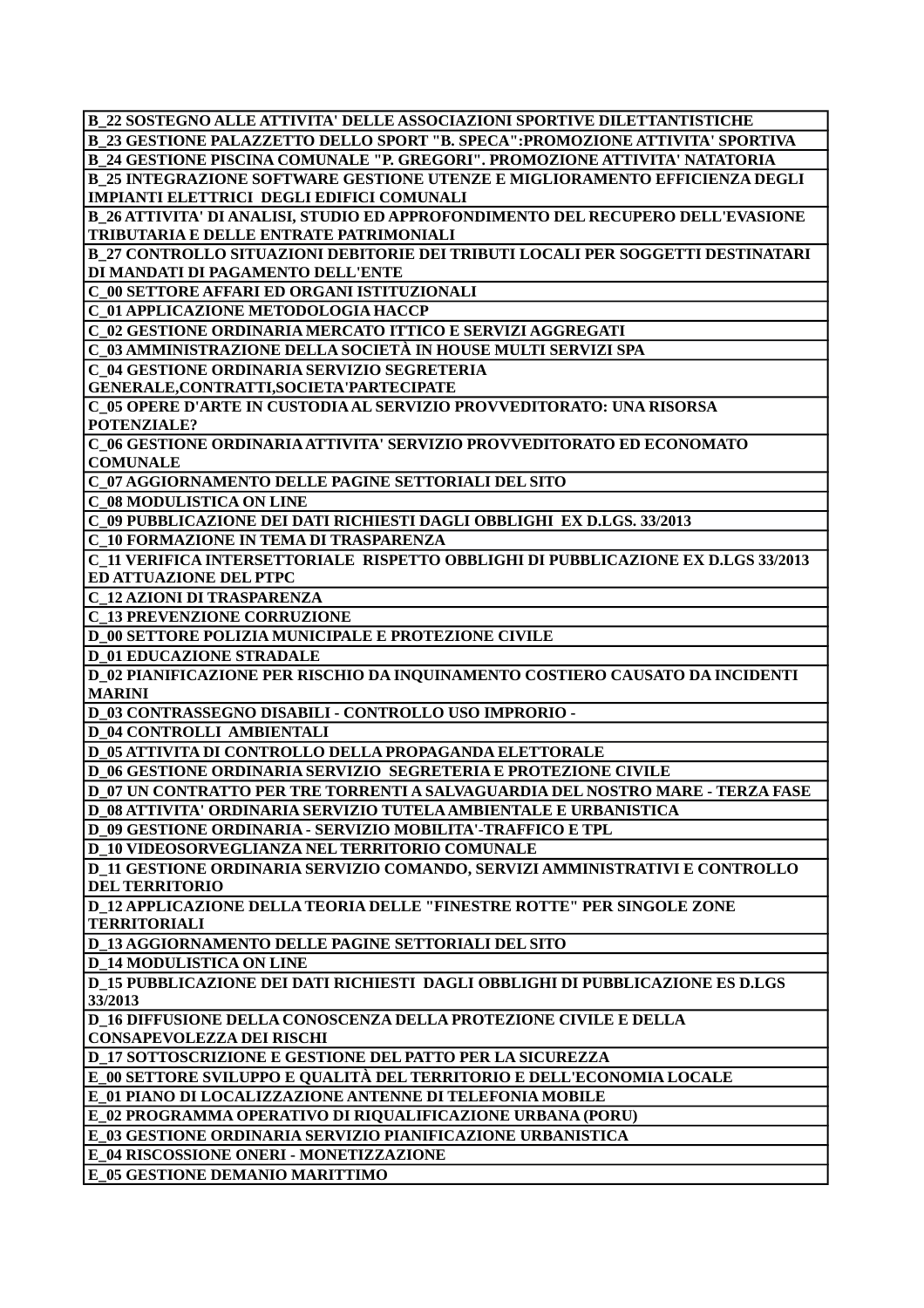**E\_06 GESTIONE ORDINARIA SERVIZIO TUTELA AMBIENTALE**

**E\_07 SVILUPPO E PROMOZIONE ATTIVITÀ PRODUTTIVE E COMMERCIO**

**E\_08 GESTIONE ORDINARIA SERVIZIO SPORTELLO DELLE IMPRESE**

**E\_09 GESTIONE ATTIVITA' AMMINISTRATIVA SETTORE SVILUPPO E QUALITA' DEL TERRITORIO E DELL'ECONOMIA LOCALE**

**E\_10 SUAP 2.0 - IMPLEMENTAZIONE SPORTELLO UNICO ATTIVITA' PRODUTTIVE:** 

**CONSOLIDAMENTO DELLE FUNZIONI DI BACK-OFFICE**

**E\_11 RICOSTRUZIONE DELLO "STORICO" DELLE ATTIVITÀ IN SEDE FISSA, ATTRAVERSO LA RIORGANIZZAZIONE DEGLI ARCHIVI**

**E\_12 RIQUALIFICAZIONE POSTEGGI COMMERCIO AREE PUBBLICHE: TRASFERIMENTO MERCATO SETTIMANALE DEL SABATO DI PORTO D'ASCOLI**

**E\_13 PIANO REGOLATORE PORTUALE**

**E\_14 STRUMENTI URBANISTICI PER LA RIQUALIFICAZIONE DELL'AMBIENTE URBANO E LA RIDUZIONE DEL DISAGIO ABITATIVO**

**F\_00 SETTORE INNOVAZIONE, SERVIZI AI CITTADINI E ALLA PERSONA**

**F\_01 FASCICOLAZIONE ELETTRONICA PER LA DEMATERIALIZZAZIONE DEI DOCUMENTI F\_02 GESTIONE ORDINARIA DELLE ATTIVITA' DI COMUNICAZIONE E INFORMAZIONE AL PUBBLICO**

**F\_03 SPERIMENTAZIONE DELLA VIRTUALIZZAZIONE DELLE POSTAZIONI DI LAVORO CON STRUMENTI OPEN SOURCE**

**F\_04 GESTIONE ORDINARIA SERVIZIO SVILUPPO ORGANIZZATIVO E SISTEMI INFORMATIVI F\_05 GESTIONE ORDINARIA SERVIZIO MINORI, TERZA ETA', INCLUSIONE SOCIALE E POLITICHE PER LA CASA**

**F\_06 ATTIVAZIONE CERTIFICAZIONE ON LINE E CAMPAGNE INFORMATIVE E DI ASSISTENZA ALL'UTILIZZO DEL SERVIZIO**

**F\_07 GESTIONE ORDINARIA DELLO SPORTELLO UNICO DEL CITTADINO**

**F\_08 GESTIONE ORDINARIA SPORTELLO POLIFUNZIONALE ALLA DELEGAZIONE COMUNALE F\_09 RIDUZIONE DISAGIO ABITATIVO**

**F\_10 GESTIONE ORDINARIA DEL SERVIZIO DISABILITA' E DISAGIO MENTALE**

**F\_11AGGIORNAMENTO DELLE PAGINE SETTORIALI DEL SITO PER I SERVIZI RAPPORTI CON IL CITTADINO E GESTIONE DOCUMENTALE**

**F\_12 ADOZIONE DI MODULISTICA ON LINE DI COMPETENZA DEL SERVIZIO RAPPORTI CON IL CITTADINO**

**F\_13 RECEPIMENTO E PRESA D'ATTO DEGLI OBBLIGHI DI PUBBLICAZIONE D. LGS 33/2013 PER IL SERVIZIO RAPPORTI CON I CITTADINI**

**F\_14 AGGIORNAMENTO DELLE PAGINE SETTORIALI DEL SITO PER IL SERVIZIO SPORTELLO UNICO DEL CITTADINO**

**F\_15 ADOZIONE MODULISTICA ON LINE DI COMPETENZA DEL SERVIZIO SPORTELLO UNICO DEL CITTADINO**

**F\_16 RECEPIMENTO E PRESA D'ATTO DEGLI OBBLIGHI DI PUBBLICAZIONE DEL D. LGS. 33/2013 PER LO SPORTELLO UNICO DEL CITT**

**F\_17 NUOVO REGOLAMENTO ACCESSO AI SERVIZI SOCIO ASSISTENZIALI**

**F\_18 AGGIORNAMENTO DELLE PAGINE SETTORIALI DEL SITO PER I SERVIZI SOCIALI F\_19 ADOZIONE MODULISTICA ON LINE DI COMPETENZA DEI SERVIZI SOCIALI**

**F\_20 RECEPIMENTO E PRESA D'ATTO DEGLI OBBLIGHI DI PUBBLICAZIONE PREVISTI EX D. LGS 33/2013 PER I SERVIZI SOCIALI**

**G\_00 SETTORE CULTURA, SPORT, TURISMO, SCUOLA , GIOVANI E GESTIONE RISORSE UMANE H\_00 SETTORE PROGETTAZIONE E MANUTENZIONE OPERE PUBBLICHE**

**H\_01 RICERCA FONDI U.E. A SOSTEGNO AD INTERVENTI DI TIPO STRUTTURALE, SOSTEGNO SOCIO-ECONOMICO, AMBIENTALE**

**H\_02 PIANO D'AZIONE TRIENNALE DELLA RISERVA NATURALE REGIONALE SENTINA(2014-2016) H\_03 STRATEGIE D'INCREMENTO DELLO SVILUPPO SOSTENIBILE E AUMENTO DI** 

**REDDITTIVITÀ DELL'ECONOMIA NELL'AREA PORTUALE H\_04 REALIZZAZIONE CITTADELLA DEL RUGBY**

**H\_05 CARTOLINE DA SAN BENEDETTO - IL LUNGOMARE NORD**

**H\_06 CERCO UN PARCHEGGIO IN CENTRO - REALIZZAZIONE PARCHEGGIO PIAZZA SAN GIOVANNI BATTISTA E SPAZIO VIA MONTEBELLO**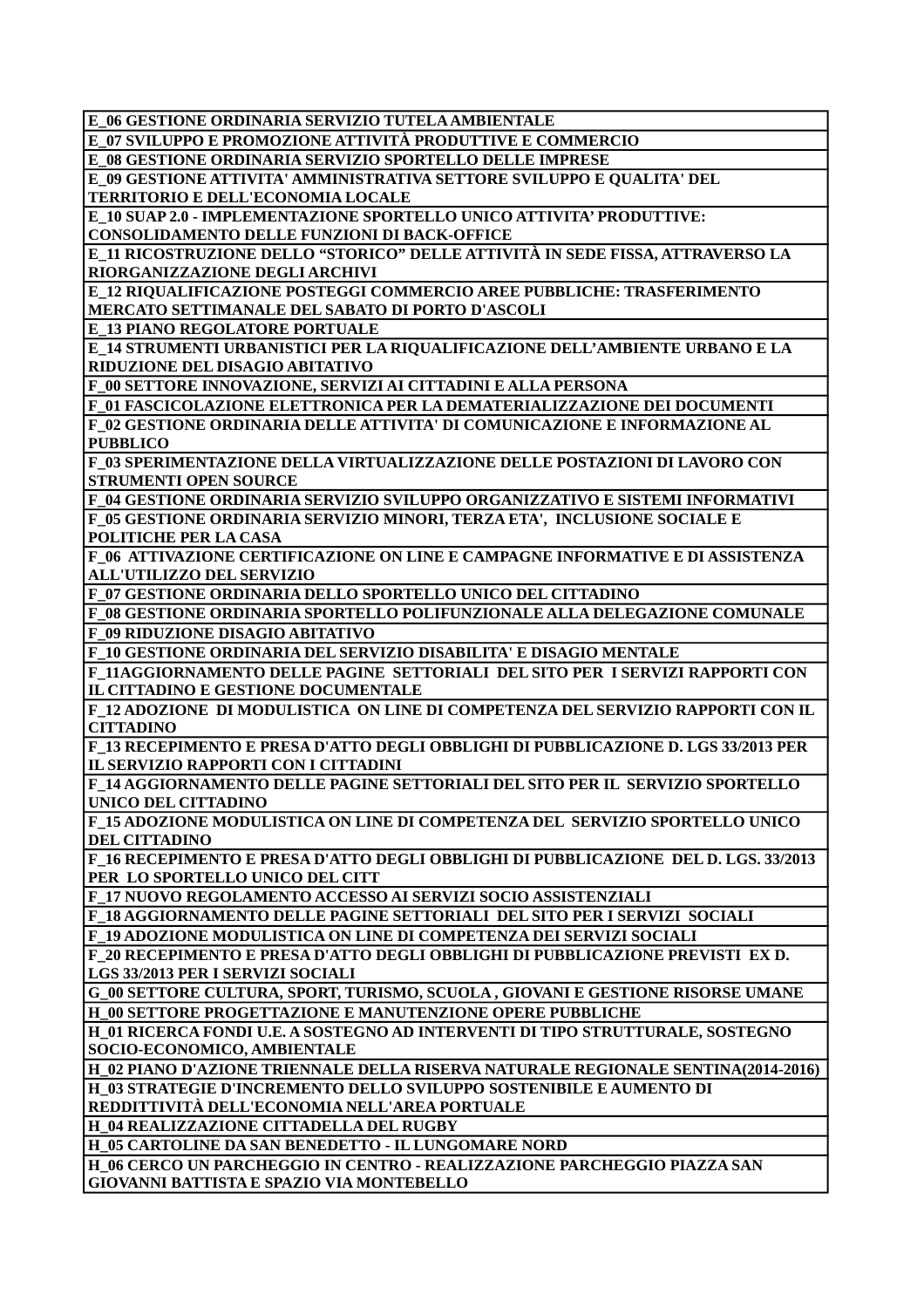**H\_07 DIFESA DELLA COSTA H\_08 POTENZIAMENTO RETE DI RACCOLTA DELLE ACQUE METEORICHE H\_09 GESTIONE ORDINARIA DEL SERVIZIO DI STAFF COORDINAMENTO SICUREZZA ED INFRASTRUTTURE H\_10 CONTROLLO E GESTIONE UTENZE TELEFONICHE-ENERGIA-ACQUA H\_11 ENERGY MANAGER / ENERGIA H\_12 GESTIONE DEL PARCO AUTOMEZZI H\_13 GESTIONE RISCHIO AMIANTO H\_14 MANUTENZIONE DEL PATRIMONIO COMUNALE H\_15 MONITORARE LE EMERGENZE H\_16 GESTIONE ORDINARIA DEL SERVIZIO QUALITA' URBANA H\_17 GESTIONE ORDINARIA SERVIZIO AREE VERDI E PARCHI URBANI H\_18 LOTTA AL RHYNCHOPHORUS FERRUGINEUS - PUNTERUOLO ROSSO DELLE PALME H\_19 MANUTENZIONE DELLE STRADE CITTADINE H\_20 GESTIONE ORDINARIA DEI SERVIZI CIMITERIALI H\_21 REDAZIONE PIANO ACCESSIBILITA' URBANA H\_22 GESTIONE ORDINARIA CONCESSIONI DEMANIALI H\_23 GESTIONE ORDINARIA PATRIMONIO COMUNALE H\_24 GESTIONE ORDINARIA SERVIZIO AMMINISTRATIVO E PROGRAMMAZIONE OOPP ANNO 2016 H\_25 CREMAZIONE GRATUITA DI RESTI MORTALI ALLA SCADENZA DELLA CONCESSIONE TRENTENNALE H\_26 COMPLESSO OPERATIVO OPERATORI DELLA PICCOLA PESCA LOCALE H\_27 PRUACS ZONA ALBULA INTERVENTI INIZIATIVA PUBBLICA - OPERE URBANIZZAZIONE ESTERNE INT.2- H\_28 ADEMPIMENTI TRASPARENZA ED ANTICORRUZIONE - MODULISTICA H\_29 MANTENIMENTO IN EFFICIENZA ED EFFICACIA DEL SISTEMA DI GESTIONE AMBIENTALE DELL'ENTE UNI ENISO 14001:20 H\_30 - PROGETTO TRACCIABILITA' RIFIUTI H\_31 PRUACS ZONA ALBULA INTERVENTI INIZIATIVA PUBBLICA - SCUOLA CASTELLO-H\_32 RIQUALIFICAZIONE FOCE ALBULA H\_33 GESTIONE ORDINARIA SERVIZIO PROGETTAZIONE E REALIZZAZIONE OPERE PUBBLICHE H\_34 ADEMPIMENTI TRASPARENZA ED ANTICORRUZIONE - SITO WEB H\_35 ADEMPIMENTI TRASPARENZA ED ANTICORRUZIONE - PUBBLICAZIONE DATI H\_36 REALIZZAZIONE POLO SCOLASTICO CURZI TRAMITE RICONVERSIONE EX TRIBUNALE CIVILE-II STRALCIO H\_37 GESTIONE UFFICIO ESPROPRI H\_38 GESTIONE E VALORIZZAZIONE DEGLI IMMOBILI TRASFERITI ED IN CORSO DI TRASFERIMENTO IN ATTUAZIONE DEL CD. FEDERALISMO H\_39 UNA RISPOSTA ALLE ESIGENZE DELLA SCUOLA: LA MANUTENZIONE DEL PATRIMONIO EDILIZIO SCOLASTICO H\_40 MANUTENZIONE STRAORDINARIA EDIFICI SCOLASTICI H\_41 RISTRUTTURAZIONE E ADEGUAMENTO SISMICO CON EFFICIENTAMENTO ENERGETICO POLO SCOLASTICO DI VIA FERRI H\_42 RISTRUTTURAZIONE ED EFFICIENTAMENTO ENERGETICO SCUOLA SACCONI H\_43 INDAGINI SULLA CAPACITÀ PORTANTE DEI SOLAI DI VARIE SCUOLE CITTA' H\_44 PROLUNGAMENTO PISTA CICLABILE H\_45 IL NUOVO DISTRIBUTORE DEL GAS H\_46 REALIZZAZIONE POLO SCOLASTICO CURZI TRAMITE RICONVERSIONE EX TRIBUNALE CIVILE-III STRALCIO H\_47 PRUACS ZONA ALBULA INTERVENTI INIZIATIVA PUBBLICA - CASA PARCHEGGIO-H\_48 OBIETTIVO OOPP 2016 I\_00 AMBITO SOCIALE 21 I\_01 GESTIONE ORDINARIA DELL'AMBITO I\_02 AGGIORNAMENTO SITO WEB**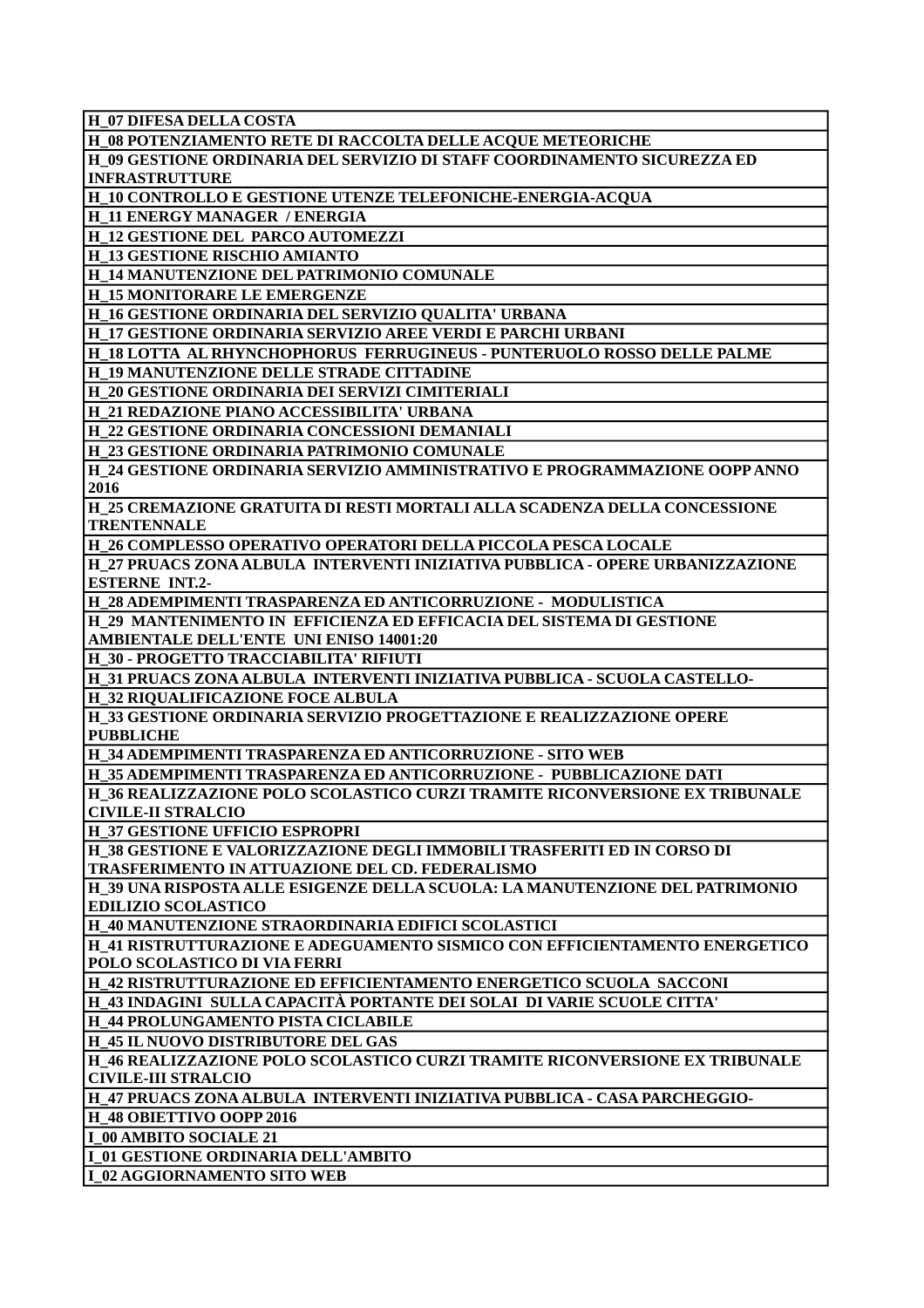| I 04 OBBLIGHI DI PUBBLICAZIONE<br>L05 POTENZIAMENTO DEL PUNTO UNICO DI ACCESSO "PUA". REGOLAZIONE DELLA RETE DEI<br>  SERVIZI SOCIO-SANITARI |
|----------------------------------------------------------------------------------------------------------------------------------------------|
|                                                                                                                                              |
|                                                                                                                                              |
|                                                                                                                                              |
| I 06 INCLUSIONE SOCIALE E LOTTA ALLA POVERTA' INCLUSIONE ATTIVA                                                                              |
| I_07_INCLUSIONE SOCIALE E LOTTA_ALLA POVERTA' – ACCESSO AI SERVIZI –                                                                         |
| <b>POTENZIAMENTO SERVIZI</b>                                                                                                                 |

## *Piano Dettagliato degli Obiettivi*

### *2017*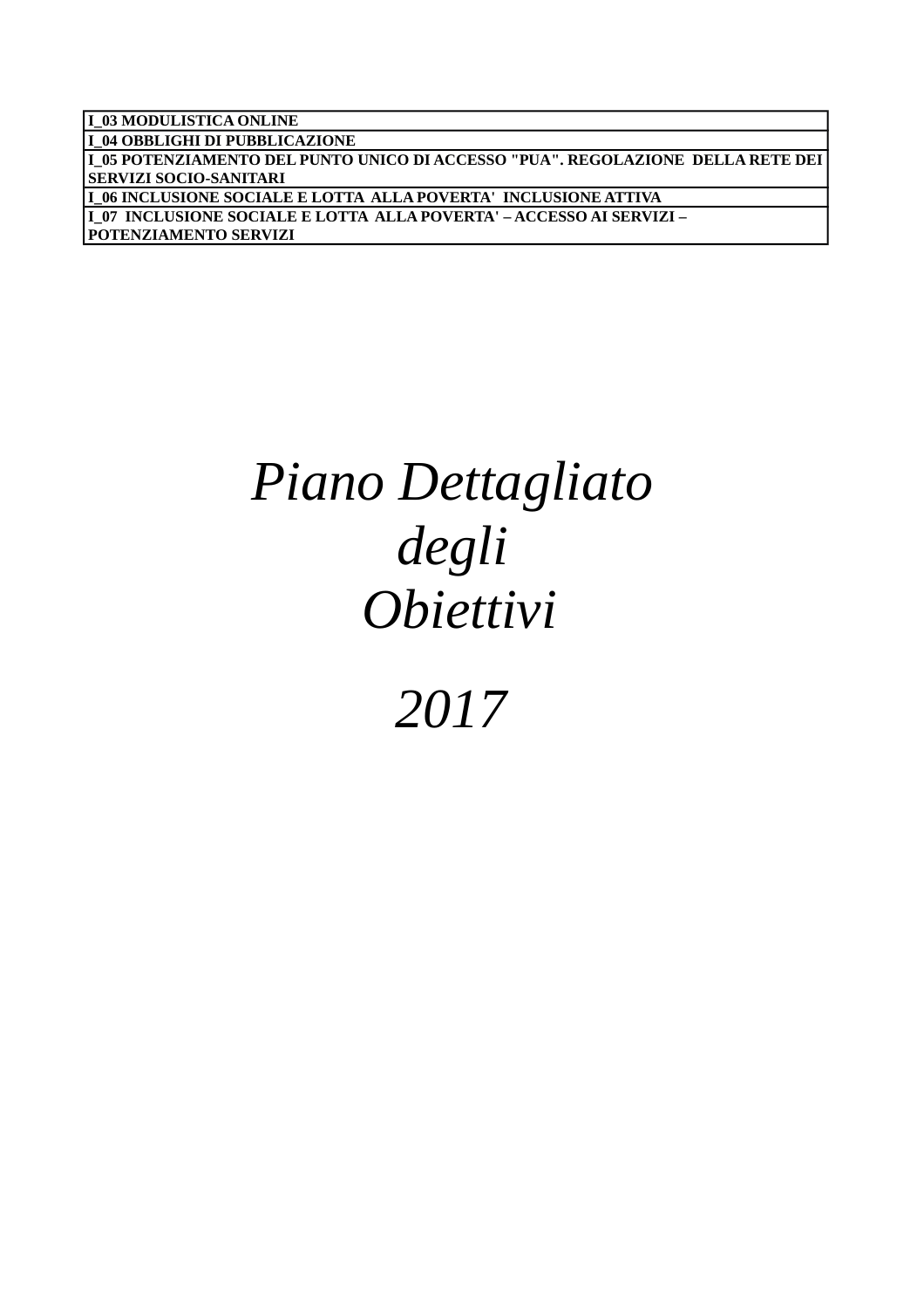### **INDICE**

| <b>OBIETTIVI ANNO 2017</b>                                                             |
|----------------------------------------------------------------------------------------|
| <b>A_01 PERFORMANCE</b>                                                                |
| <b>A_02 CONTROLLI INTERNI</b>                                                          |
| A_03 ATTIVITA' ORDINARIA UFFICIO GESTIONE AMMINISTRATIVA DEL PERSONALE                 |
| A 04 ATTIVITA' ORDINARIA UFFICIO AFFARI GIURIDICI ISTITUTI CONTRATTUALI CCNL           |
| PROCEDIMENTI DISCIPLINARI E PARI                                                       |
| A_05 ATTIVITA' ORDINARIA UFFICIO CONTROLLO PRESENZE E STATISTICHE                      |
| A 06 ADEMPIMENTI IN MATERIA DI SICUREZZA E SALUTE DEI LAVORATORI                       |
| A 07 ATTIVITA' ORDINARIA UFFICIO TRATTAMENTO GIURIDICO PREVIDENZIALE                   |
| A 08 AGGIORNAMENTO DELLE PAGINE SETTORIALI DEL SITO                                    |
| A_09 MODULISTICA ON LINE                                                               |
| A_10 PUBBLICAZIONE DEI DATI RICHIESTI DAGLI OBBLIGHI EX D.LGS. 33/2013                 |
| A_11 FORMAR PER INNOVARE E MIGLIORARE L'EFFICACIA E L'EFFICIENZA DELL'AZIONE           |
| <b>AMMINISTRATIVA</b>                                                                  |
| A_12 QUALITA' E SICUREZZA DEL SERVIZIO DI REFEZIONE SCOLASTICA                         |
| A_13 SOSTEGNO AL DIRITTO ALLO STUDIO                                                   |
| <b>A_14 TRASPORTO SCOLASTICO</b>                                                       |
| A 15 PREDISPOSIZIONE FASCICOLO ELETTRONICO DEL PERSONALE DELL'ENTE                     |
| <b>B_01 GESTIONE ATTIVITA' ORDINARIA SERVIZIO SEGRETERIA DEL SINDACO</b>               |
| <b>B 02 EFFICACE ED EFFICIENTE GESTIONE DELLE PROCEDURE RELATIVE ALLA POLI TICA DI</b> |
| <b>BILANCIO E DI CONTABILITÀ COMUNALE</b>                                              |
| <b>B 03 ACCESSIBILITA' BILANCIO DI PREVISIONE</b>                                      |
| <b>B_04 IL GOVERNO DEI NUOVI VINCOLI DI FINANZA PUBBLICA</b>                           |
| <b>B</b> 05 ATTIVITÀ' ORDINARIA E STRAORDINARIA SERVIZIO CONTABILITA' DEL PERSONALE    |
| <b>B_06 ADOZIONE DEL BILANCIO CONSOLIDATO</b>                                          |
| <b>B_07 GESTIONE ORDINARIA SERVIZIO TRIBUTI</b>                                        |
| <b>B_08 AGGIORNAMENTO DELLE PAGINE SETTORIALI DEL SITO</b>                             |
| <b>B_09 MODULISTICA ON LINE</b>                                                        |
| <b>B_10 PUBBLICAZIONE DEI DATI RICHIESTI DAGLI OBBLIGHI EX D.LGS. 33/2013</b>          |
| <b>B_11 BIBLIOTECA MULTIMEDIALE: PIAZZA APERTA DEL SAPERE</b>                          |
| <b>B_12 LA CULTURA: I LUOGHI, GLI SPAZI E LE ATTIVITA'</b>                             |
| <b>B_13 TURISMO: ATTIVITA' ORDINARIA</b>                                               |
| <b>B_14 IL PORTALE DEL TURISMO</b>                                                     |
| <b>B_15 SOSTEGNO ALLE ATTIVITA' DELLE ASSOCIAZIONI SPORTIVE DILETTANTISTICHE</b>       |
| <b>B_16 GESTIONE PALAZZETTO DELLO SPORT "B. SPECA":PROMOZIONE ATTIVITA' SPORTIVA</b>   |
| <b>B_17 GESTIONE PISCINA COMUNALE "P. GREGORI". PROMOZIONE ATTIVITA' NATATORIA</b>     |
| <b>B_18 SOSTEGNO DELLA CREATIVITA' E DELLA CRESCITA FORMATIVO-CULTURALE DEI</b>        |
| <b>GIOVANI IN LUOGHI DI AGGREGAZIONE</b>                                               |
| <b>B_19 SOSTEGNO ALLE ATTIVITA' DELLE ASSOCIAZIONI SPORTIVE DILETTANTISTICHE</b>       |
| <b>C_01 AZIONI DI TRASPARENZA</b>                                                      |
| <b>C_02 PREVENZIONE CORRUZIONE</b>                                                     |
| C_03 GESTIONE ORDINARIA MERCATO ITTICO E SERVIZI AGGREGATI                             |
| C_04 GESTIONE ORDINARIA SERVIZIO SEGRETERIA                                            |
| GENERALE, CONTRATTI, SOCIETA 'PARTECIPATE                                              |
| C_05 GESTIONE ORDINARIA ATTIVITA' SERVIZIO PROVVEDITORATO ED ECONOMATO                 |
| <b>COMUNALE</b>                                                                        |
| C 06 VERIFICA INTERSETTORIALE RISPETTO OBBLIGHI DI PUBBLICAZIONE EX D.LGS 33/2013      |
| <b>ED ATTUAZIONE DEL PTPC</b>                                                          |
| <b>C_07 MODULISTICA ON LINE</b>                                                        |
| C_08 PUBBLICAZIONE DEI DATI RICHIESTI DAGLI OBBLIGHI EX D.LGS. 33/2013                 |
| C_09 FORMAZIONE IN TEMA DI TRASPARENZA                                                 |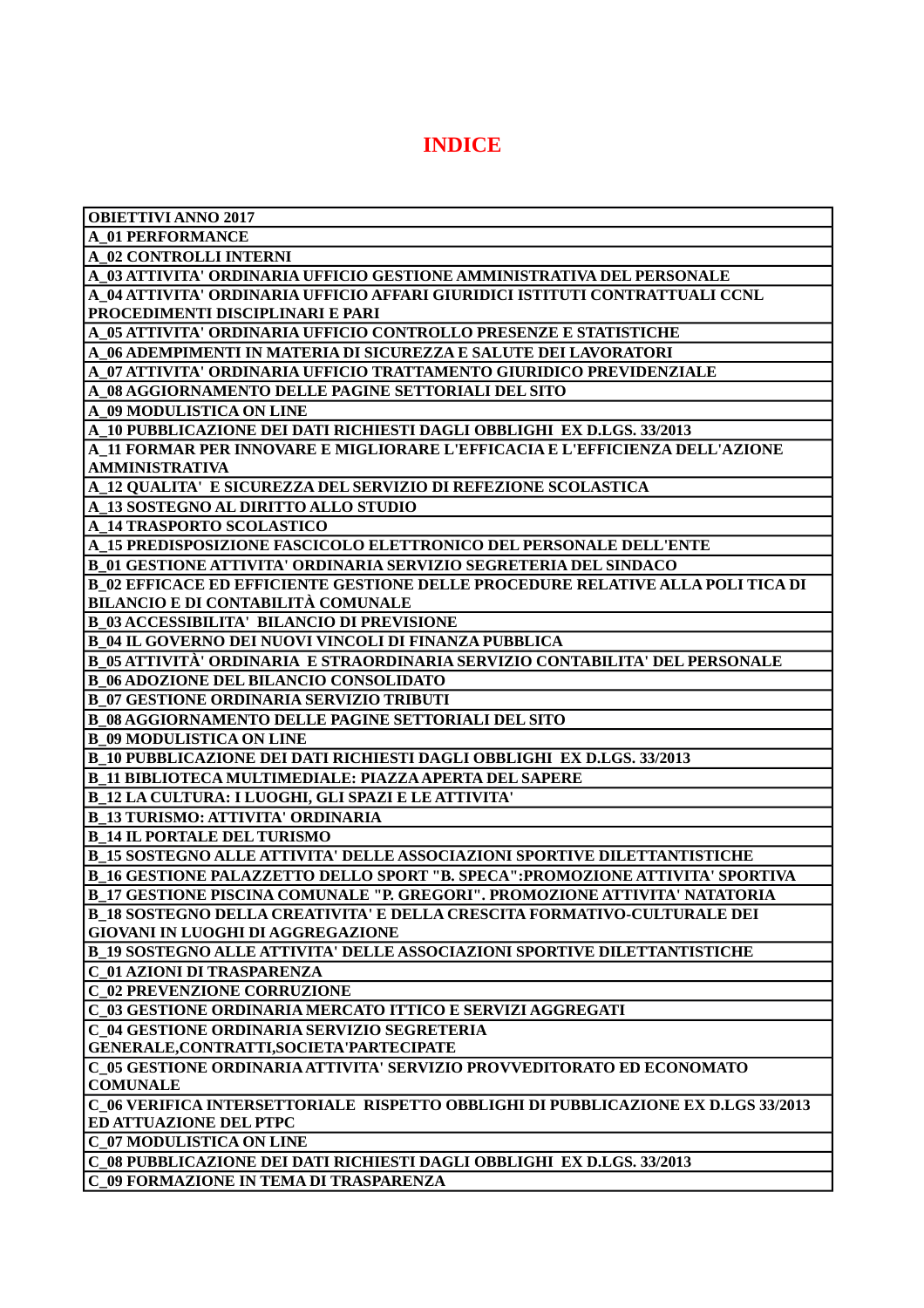**C\_10 AGGIORNAMENTO DELLE PAGINE SETTORIALI DEL SITO**

**D\_01 EDUCAZIONE STRADALE**

**D\_02 GESTIONE ORDINARIA SERVIZIO SEGRETERIA E PROTEZIONE CIVILE**

**D\_03 ATTIVITA' ORDINARIA SERVIZIO TUTELA AMBIENTALE E URBANISTICA**

**D\_04 GESTIONE ORDINARIA - SERVIZIO MOBILITA'-TRAFFICO E TPL**

**D\_05 GESTIONE ORDINARIA SERVIZIO COMANDO, SERVIZI AMMINISTRATIVI E CONTROLLO DEL TERRITORIO**

**D\_06 AGGIORNAMENTO DELLE PAGINE SETTORIALI DEL SITO**

**D\_07 MODULISTA ON LINE**

**D\_08 PUBBLICAZIONE DEI DATI RICHIESTI DAGLI OBBLIGHI DI PUBBLICAZIONE ES D.LGS 33/2013**

**E\_01 RISCOSSIONE ONERI - MONETIZZAZIONE**

**E\_02 GESTIONE ATTIVITA' AMMINISTRATIVA SETTORE SVILUPPO E QUALITA' DEL TERRITORIO E DELL'ECONOMIA LOCALE**

**E\_03 GESTIONE DEMANIO MARITTIMO**

**E\_04 GESTIONE ORDINARIA SERVIZIO TUTELA AMBIENTALE**

**E\_05 SVILUPPO E PROMOZIONE ATTIVITÀ PRODUTTIVE E COMMERCIO**

**E\_06 GESTIONE ORDINARIA SERVIZIO SPORTELLO DELLE IMPRESE**

**F\_01 GESTIONE ORDINARIA DELLE ATTIVITA' DI COMUNICAZIONE E INFORMAZIONE AL PUBBLICO**

**F\_02 GESTIONE ORDINARIA SERVIZIO MINORI, TERZA ETA', INCLUSIONE SOCIALE E POLITICHE PER LA CASA**

**F\_03 GESTIONE ORDINARIA SERVIZIO SVILUPPO ORGANIZZATIVO E SISTEMI INFORMATIVI F\_04 GESTIONE ORDINARIA DELLO SPORTELLO UNICO DEL CITTADINO**

**F\_05 GESTIONE ORDINARIA DELLE ATTIVITA' DI COMUNICAZIONE E INFORMAZIONE AL PUBBLICO**

**F\_06 AGGIORNAMENTO DELLE PAGINE SETTORIALI DEL SITO PER IL SERVIZIO SPORTELLO UNICO DEL CITTADINO**

**F\_07 GESTIONE ORDINARIA SPORTELLO POLIFUNZIONALE ALLA DELEGAZIONE COMUNALE F\_08 AGGIORNAMENTO DELLE PAGINE SETTORIALI DEL SITO PER I SERVIZI SOCIALI**

**F\_09 ADOZIONE MODULISTICA ON LINE DI COMPETENZA DEI SERVIZI SOCIALI**

**F\_10 RECEPIMENTO E PRESA D'ATTO DEGLI OBBLIGHI DI PUBBLICAZIONE DEL D. LGS. 33/2013 PER LO SPORTELLO UNICO DEL CITT**

**F\_11 GESTIONE ORDINARIA DEL SERVIZIO DISABILITA' E DISAGIO MENTALE**

**F\_12 RECEPIMENTO E PRESA D'ATTO DEGLI OBBLIGHI DI PUBBLICAZIONE PREVISTI EX D. LGS 33/2013 PER I SERVIZI SOCIALI**

**F\_13 AGGIORNAMENTO DELLE PAGINE SETTORIALI DEL SITO PER I SERVIZI RAPPORTI CON IL CITTADINO E GESTIONE DOCUMENTALE**

**F\_14 ADOZIONE DI MODULISTICA ON LINE DI COMPETENZA DEL SERVIZIO RAPPORTI CON IL CITTADINO**

**F\_15RECEPIMENTO E PRESA D'ATTO DEGLI OBBLIGHI DI PUBBLICAZIONE D. LGS. 33/2013 PER IL SERVIZIO RAPPORTI CON I CITTADINI**

**F\_16 ADOZIONE MODULISTICA ON LINE DI COMPETENZA DEL SERVIZIO SPORTELLO UNICO DEL CITTADINO**

**H\_01 RICERCA FONDI U.E. A SOSTEGNO AD INTERVENTI DI TIPO STRUTTURALE, SOSTEGNO SOCIO-ECONOMICO, AMBIENTALE**

**H\_02 PIANO D'AZIONE TRIENNALE DELLA RISERVA NATURALE REGIONALE SENTINA (2017-2019) H\_03 STRATEGIE D'INCREMENTO DELLO SVILUPPO SOSTENIBILE E AUMENTO DI** 

**REDDITTIVITÀ DELL'ECONOMIA NELL'AREA PORTUALE**

**H\_04 ADEMPIMENTI TRASPARENZA ED ANTICORRUZIONE - MODULISTICA**

**H\_05 ADEMPIMENTI TRASPARENZA ED ANTICORRUZIONE - PUBBLICAZIONE DATI**

**H\_06 ADEMPIMENTI TRASPARENZA ED ANTICORRUZIONE - SITO WEB H\_07 GESTIONE ORDINARIA DEL SERVIZIO QUALITA' URBANA**

**H\_08 GESTIONE ORDINARIA SERVIZIO AREE VERDI E PARCHI URBANI**

**H\_09 LOTTA AL RHYNCHOPHORUS FERRUGINEUS - PUNTERUOLO ROSSO DELLE PALME**

**H\_10 MANUTENZIONE DELLE STRADE CITTADINE**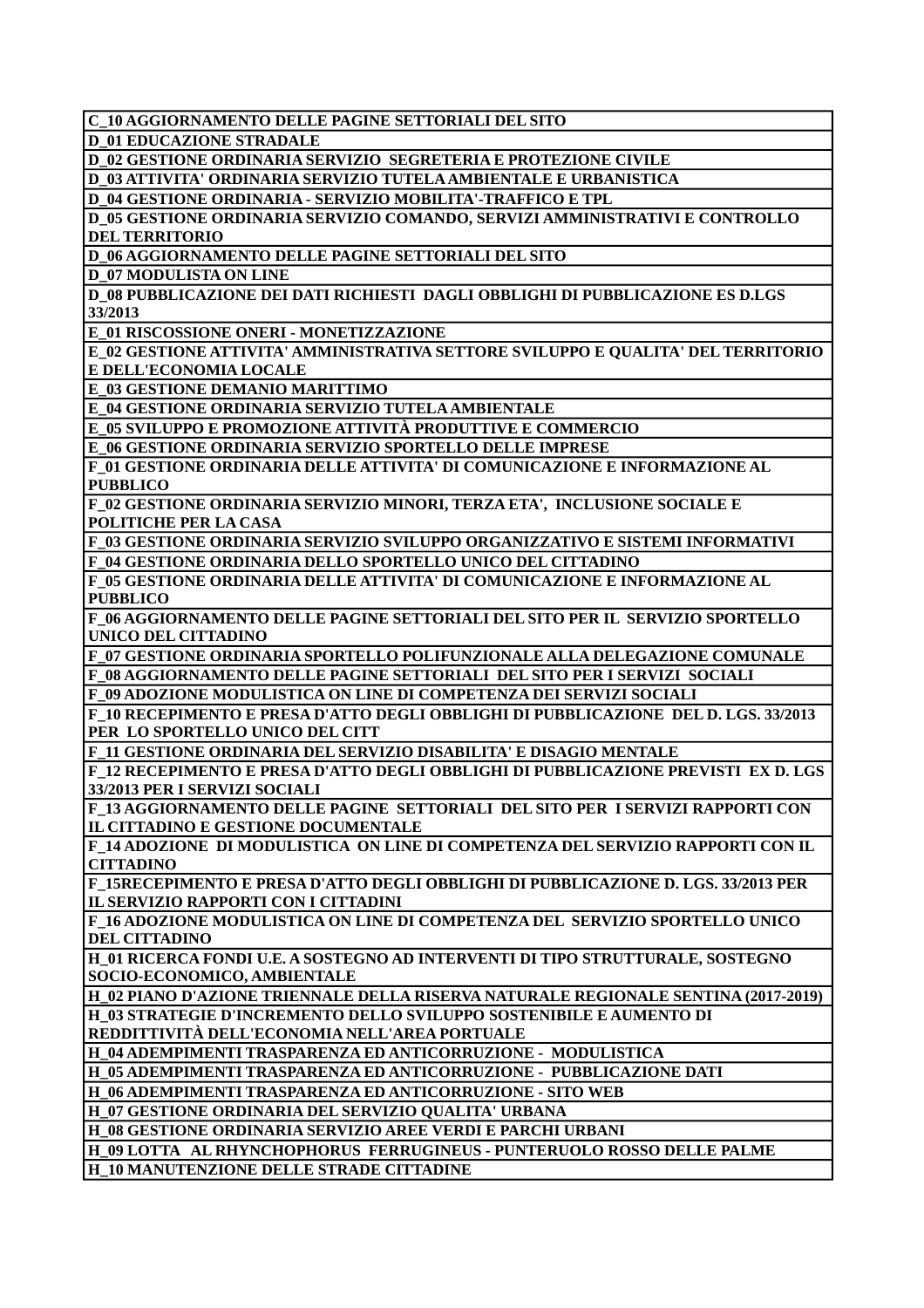**H\_11 GESTIONE ORDINARIA DEI SERVIZI CIMITERIALI**

**H\_12 GESTIONE ORDINARIA SERVIZIO AMMINISTRATIVO E PROGRAMMAZIONE OOPP ANNO 2017**

**H\_13 CREMAZIONE GRATUITA DI RESTI MORTALI ALLA SCADENZA DELLA CONCESSIONE TRENTENNALE**

**H\_14 PRUACS ZONA ALBULA INTERVENTI INIZIATIVA PUBBLICA - CASA PARCHEGGIO-**

**H\_15 PRUACS ZONA ALBULA INTERVENTI INIZIATIVA PUBBLICA - SCUOLA CASTELLO-**

**H\_16 GESTIONE ORDINARIA DEL SERVIZIO QUALITA' URBANA**

**H\_17 REALIZZAZIONE CITTADELLA DEL RUGBY**

**H\_18 GESTIONE ORDINARIA SERVIZIO AREE VERDI E PARCHI URBANI**

**H\_19 LOTTA AL RHYNCHOPHORUS FERRUGINEUS - PUNTERUOLO ROSSO DELLE PALME**

**H\_20 GESTIONE ORDINARIA DEI SERVIZI CIMITERIALI**

**H\_21 REDAZIONE PIANO ACCESSIBILITA' URBANA**

**H\_22 - PROGETTO TRACCIABILITA' RIFIUTI**

**H\_23 COMPLESSO OPERATIVO OPERATORI DELLA PICCOLA PESCA LOCALE**

**H\_24 PRUACS ZONA ALBULA INTERVENTI INIZIATIVA PUBBLICA - OPERE URBANIZZAZIONE ESTERNE INT.2-**

**H\_25 CREMAZIONE GRATUITA DI RESTI MORTALI ALLA SCADENZA DELLA CONCESSIONE TRENTENNALE**

**H\_26 GESTIONE ORDINARIA PATRIMONIO COMUNALE**

**H\_27 GESTIONE UFFICIO ESPROPRI**

**H\_28 MANUTENZIONE DELLE STRADE CITTADINE**

**H\_29 MANTENIMENTO IN EFFICIENZA ED EFFICACIA DEL SISTEMA DI GESTIONE AMBIENTALE DELL'ENTE UNI ENISO 14001:20**

**H\_30 - PROGETTO TRACCIABILITA' RIFIUTI**

**H\_31 GESTIONE ORDINARIA SERVIZIO PROGETTAZIONE E REALIZZAZIONE OPERE PUBBLICHE H\_32 SISTEMAZIONE FINALE E GESTIONE POST OPERATIVA EX DISCARICA COMUNALE COLLE SGARIGLIA**

**H\_33 UNA RISPOSTA ALLE ESIGENZE DELLA SCUOLA: LA MANUTENZIONE DEL PATRIMONIO EDILIZIO SCOLASTICO**

**H\_34 MANUTENZIONE STRAORDINARIA EDIFICI SCOLASTICI**

**H\_35 RISTRUTTURAZIONE E ADEGUAMENTO SISMICO CON EFFICIENTAMENTO ENERGETICO POLO SCOLASTICO DI VIA FERRI**

**H\_36 GESTIONE E VALORIZZAZIONE DEGLI IMMOBILI TRASFERITI ED IN CORSO DI TRASFERIMENTO IN ATTUAZIONE DEL CD. FEDERALISMO**

**H\_37 GESTIONE ORDINARIA CONCESSIONI DEMANIALI**

**I\_01 AGGIORNAMENTO SITO WEB**

**I\_02 GESTIONE ORDINARIA DELL'AMBITO**

**I\_03 MODULISTICA ONLINE**

**I\_04 OBBLIGHI DI PUBBLICAZIONE**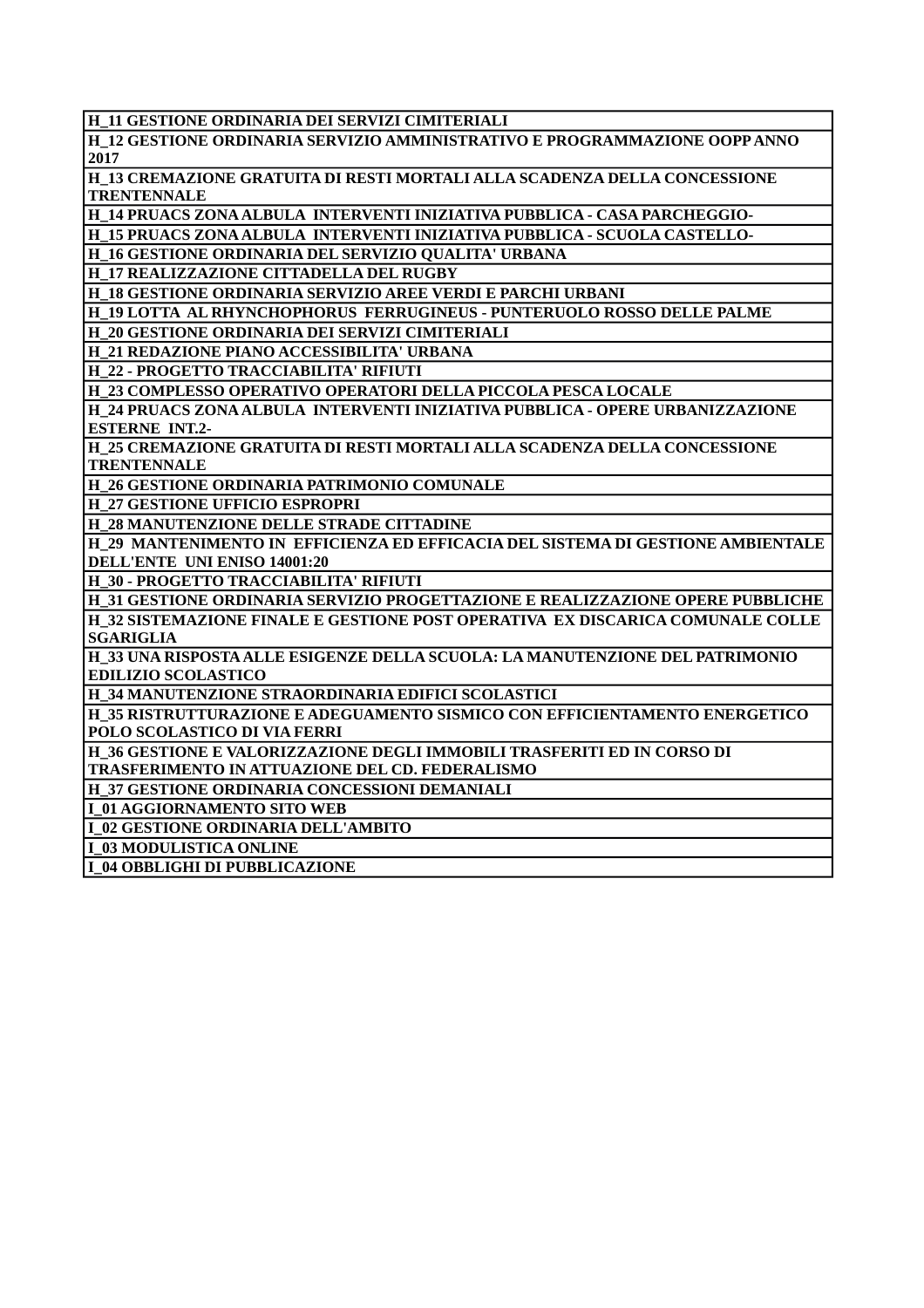# *Piano Dettagliato degli Obiettivi 2018*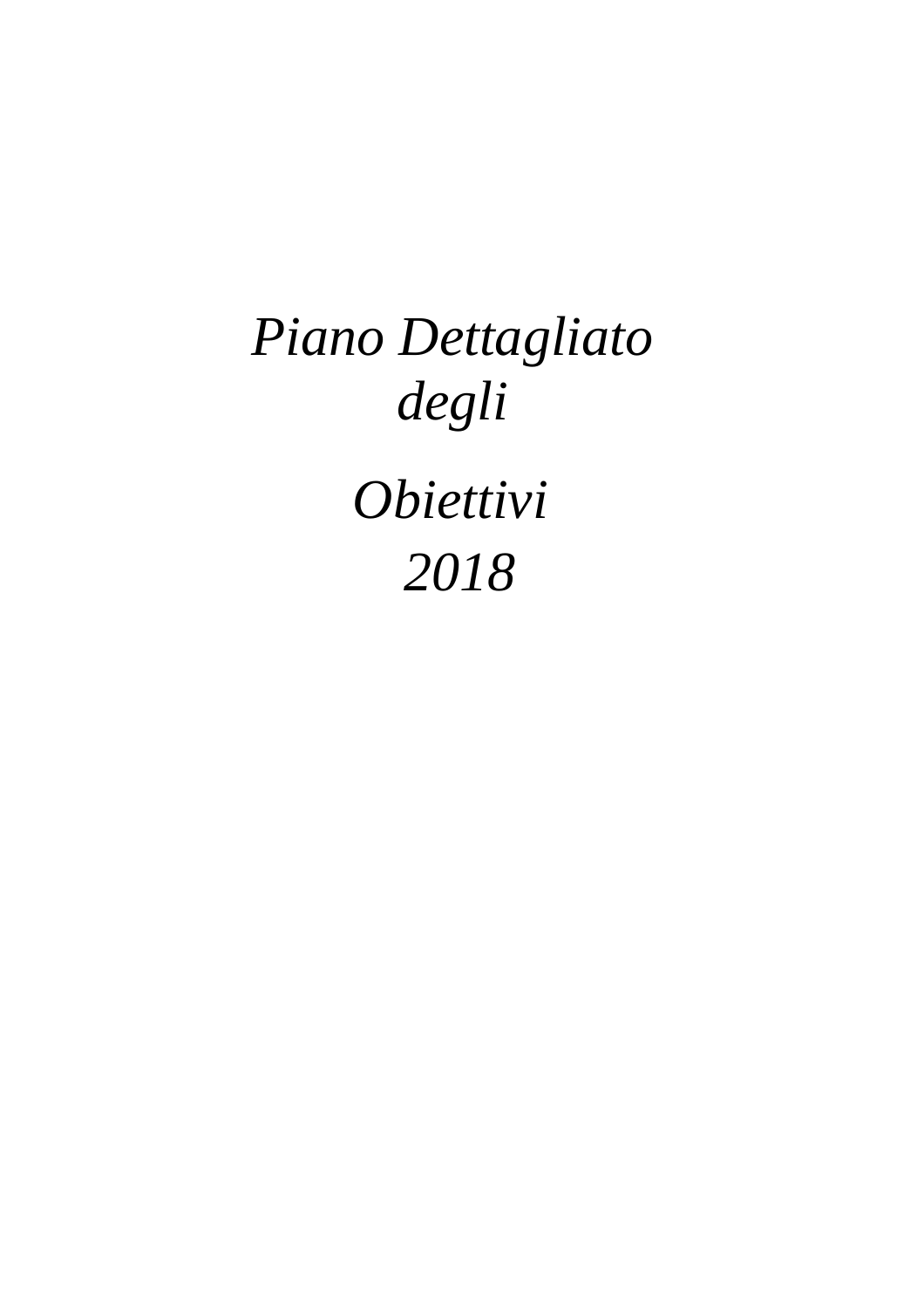### **INDICE**

| <b>OBIETTIVI 2018</b>                                                                  |
|----------------------------------------------------------------------------------------|
| A_01 ATTIVITA' ORDINARIA UFFICIO GESTIONE AMMINISTRATIVA DEL PERSONALE                 |
| A 02 ATTIVITA' ORDINARIA UFFICIO AFFARI GIURIDICI ISTITUTI CONTRATTUALI CCNL           |
| <b>PROCEDIMENTI DISCIPLINARI E PARI</b>                                                |
| A_03 ATTIVITA' ORDINARIA UFFICIO CONTROLLO PRESENZE E STATISTICHE                      |
| A 04 ADEMPIMENTI IN MATERIA DI SICUREZZA E SALUTE DEI LAVORATORI                       |
| A_05 ATTIVITA' ORDINARIA UFFICIO TRATTAMENTO GIURIDICO PREVIDENZIALE                   |
| A 06 AGGIORNAMENTO DELLE PAGINE SETTORIALI DEL SITO                                    |
| A 07 PUBBLICAZIONE DEI DATI RICHIESTI DAGLI OBBLIGHI EX D.LGS. 33/2013                 |
| A 08 FORMAR PER INNOVARE E MIGLIORARE L'EFFICACIA E L'EFFICIENZA DELL'AZIONE           |
| <b>AMMINISTRATIVA</b>                                                                  |
| A 09 QUALITA' E SICUREZZA DEL SERVIZIO DI REFEZIONE SCOLASTICA                         |
| A_10 SOSTEGNO AL DIRITTO ALLO STUDIO                                                   |
| <b>A_11 TRASPORTO SCOLASTICO</b>                                                       |
| A_12 PREDISPOSIZIONE FASCICOLO ELETTRONICO DEL PERSONALE DELL'ENTE                     |
| <b>B_01 GESTIONE ATTIVITA' ORDINARIA SERVIZIO SEGRETERIA DEL SINDACO</b>               |
| <b>B 02 EFFICACE ED EFFICIENTE GESTIONE DELLE PROCEDURE RELATIVE ALLA POLI TICA DI</b> |
| <b>BILANCIO E DI CONTABILITÀ COMUNALE</b>                                              |
| <b>B_03 ACCESSIBILITA' BILANCIO DI PREVISIONE</b>                                      |
| <b>B_04 IL GOVERNO DEI NUOVI VINCOLI DI FINANZA PUBBLICA</b>                           |
| B_05 ATTIVITÀ' ORDINARIA E STRAORDINARIA SERVIZIO CONTABILITA' DEL PERSONALE           |
| <b>B_06 ADOZIONE DEL BILANCIO CONSOLIDATO</b>                                          |
| <b>B_07 GESTIONE ORDINARIA SERVIZIO TRIBUTI</b>                                        |
| <b>B_08 BIBLIOTECA MULTIMEDIALE: PIAZZA APERTA DEL SAPERE</b>                          |
| <b>B_09 LA CULTURA: I LUOGHI, GLI SPAZI E LE ATTIVITA'</b>                             |
| <b>B_10 TURISMO: ATTIVITA' ORDINARIA</b>                                               |
| <b>B_11 IL PORTALE DEL TURISMO</b>                                                     |
| <b>B_12 SOSTEGNO ALLE ATTIVITA' DELLE ASSOCIAZIONI SPORTIVE DILETTANTISTICHE</b>       |
| <b>B_13 GESTIONE PISCINA COMUNALE "P. GREGORI". PROMOZIONE ATTIVITA' NATATORIA</b>     |
| <b>B_14 GESTIONE PALAZZETTO DELLO SPORT "B. SPECA":PROMOZIONE ATTIVITA' SPORTIVA</b>   |
| <b>B_15 SOSTEGNO DELLA CREATIVITA' E DELLA CRESCITA FORMATIVO-CULTURALE DEI</b>        |
| <b>GIOVANI IN LUOGHI DI AGGREGAZIONE</b>                                               |
| <b>B_16 AGGIORNAMENTO DELLE PAGINE SETTORIALI DEL SITO</b>                             |
| <b>B_17 MODULISTICA ON LINE</b>                                                        |
| <b>B_18 PUBBLICAZIONE DEI DATI RICHIESTI DAGLI OBBLIGHI EX D.LGS. 33/2013</b>          |
| <b>C_01 AZIONI DI TRASPARENZA</b>                                                      |
| <b>C_02 PREVENZIONE CORRUZIONE</b>                                                     |
| C_03 GESTIONE ORDINARIA MERCATO ITTICO E SERVIZI AGGREGATI                             |
| C_04 GESTIONE ORDINARIA SERVIZIO SEGRETERIA                                            |
| GENERALE, CONTRATTI, SOCIETA 'PARTECIPATE                                              |
| C_05 GESTIONE ORDINARIA ATTIVITA' SERVIZIO PROVVEDITORATO ED ECONOMATO                 |
| <b>COMUNALE</b>                                                                        |
| C 06 VERIFICA INTERSETTORIALE RISPETTO OBBLIGHI DI PUBBLICAZIONE EX D.LGS 33/2013      |
| <b>ED ATTUAZIONE DEL PTPC</b>                                                          |
| <b>C_07 MODULISTICA ON LINE</b>                                                        |
| C_08 PUBBLICAZIONE DEI DATI RICHIESTI DAGLI OBBLIGHI EX D.LGS. 33/2013                 |
| C_09 AGGIORNAMENTO DELLE PAGINE SETTORIALI DEL SITO                                    |
| C_10 FORMAZIONE IN TEMA DI TRASPARENZA                                                 |
| D_01 GESTIONE ORDINARIA SERVIZIO SEGRETERIA E PROTEZIONE CIVILE                        |
| D_02 ATTIVITA' ORDINARIA SERVIZIO TUTELA AMBIENTALE E URBANISTICA                      |
| <b>D_03 GESTIONE ORDINARIA - SERVIZIO MOBILITA'-TRAFFICO E TPL</b>                     |
|                                                                                        |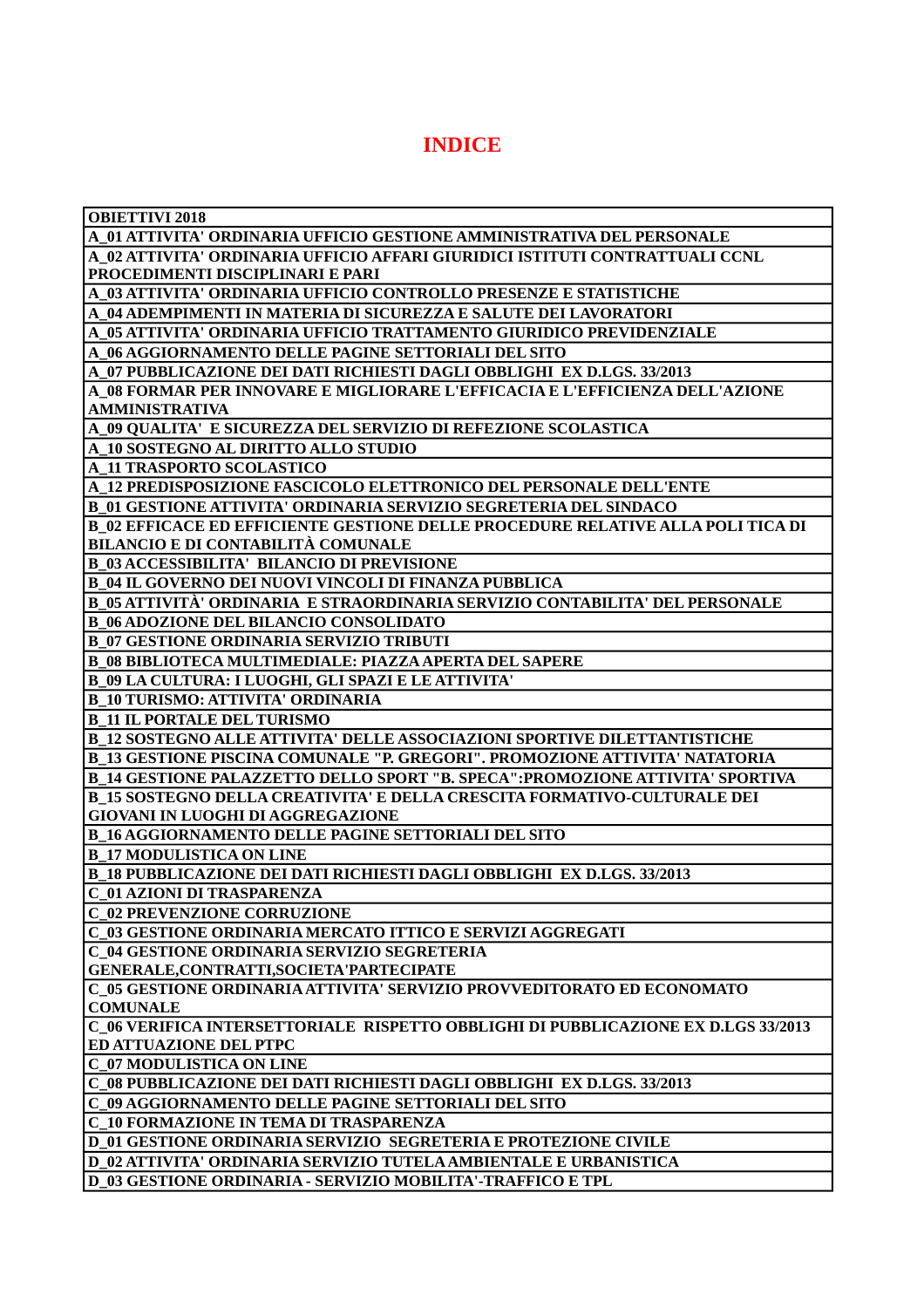**D\_04 GESTIONE ORDINARIA SERVIZIO COMANDO, SERVIZI AMMINISTRATIVI E CONTROLLO DEL TERRITORIO E\_01 RISCOSSIONE ONERI - MONETIZZAZIONE E\_02 GESTIONE ATTIVITA' AMMINISTRATIVA SETTORE SVILUPPO E QUALITA' DEL TERRITORIO E DELL'ECONOMIA LOCALE E\_03 GESTIONE DEMANIO MARITTIMO E\_04 SVILUPPO E PROMOZIONE ATTIVITÀ PRODUTTIVE E COMMERCIO E\_05 GESTIONE ORDINARIA SERVIZIO SPORTELLO DELLE IMPRESE E\_06 GESTIONE ORDINARIA SERVIZIO TUTELA AMBIENTALE F\_01 GESTIONE ORDINARIA DELLE ATTIVITA' DI COMUNICAZIONE E INFORMAZIONE AL PUBBLICO F\_02 GESTIONE ORDINARIA DELLO SPORTELLO UNICO DEL CITTADINO F\_03 GESTIONE ORDINARIA SPORTELLO POLIFUNZIONALE ALLA DELEGAZIONE COMUNALE F\_04 ADOZIONE DI MODULISTICA ON LINE DI COMPETENZA DEL SERVIZIO RAPPORTI CON IL CITTADINO F\_05 ADOZIONE MODULISTICA ON LINE DI COMPETENZA DEI SERVIZI SOCIALI F\_06 ADOZIONE MODULISTICA ON LINE DI COMPETENZA DEL SERVIZIO SPORTELLO UNICO DEL CITTADINO F\_07 AGGIORNAMENTO DELLE PAGINE SETTORIALI DEL SITO PER I SERVIZI RAPPORTI CON IL CITTADINO E GESTIONE DOCUMENTALE F\_08 AGGIORNAMENTO DELLE PAGINE SETTORIALI DEL SITO PER I SERVIZI SOCIALI F\_09 AGGIORNAMENTO DELLE PAGINE SETTORIALI DEL SITO PER IL SERVIZIO SPORTELLO UNICO DEL CITTADINO F\_10 RECEPIMENTO E PRESA D'ATTO DEGLI OBBLIGHI DI PUBBLICAZIONE DEL D. LGS. 33/2013 PER LO SPORTELLO UNICO DEL CITT F\_11RECEPIMENTO E PRESA D'ATTO DEGLI OBBLIGHI DI PUBBLICAZIONE D. LGS. 33/2013 PER IL SERVIZIO RAPPORTI CON I CITTADINI F\_12 RECEPIMENTO E PRESA D'ATTO DEGLI OBBLIGHI DI PUBBLICAZIONE PREVISTI EX D. LGS 33/2013 PER I SERVIZI SOCIALI H\_01 RICERCA FONDI U.E. A SOSTEGNO AD INTERVENTI DI TIPO STRUTTURALE, SOSTEGNO SOCIO-ECONOMICO, AMBIENTALE H\_02 PIANO D'AZIONE TRIENNALE DELLA RISERVA NATURALE REGIONALE SENTINA (2017-2019) H\_03 STRATEGIE D'INCREMENTO DELLO SVILUPPO SOSTENIBILE E AUMENTO DI REDDITTIVITÀ DELL'ECONOMIA NELL'AREA PORTUALE H\_04 ADEMPIMENTI TRASPARENZA ED ANTICORRUZIONE - MODULISTICA H\_05 ADEMPIMENTI TRASPARENZA ED ANTICORRUZIONE - PUBBLICAZIONE DATI H\_06 ADEMPIMENTI TRASPARENZA ED ANTICORRUZIONE - SITO WEB H\_07 GESTIONE ORDINARIA SERVIZIO AMMINISTRATIVO E PROGRAMMAZIONE OOPP ANNO 2018 H\_08 GESTIONE ORDINARIA DEL SERVIZIO QUALITA' URBANA H\_09 GESTIONE ORDINARIA SERVIZIO PROGETTAZIONE E REALIZZAZIONE OPERE PUBBLICHE H\_10 LOTTA AL RHYNCHOPHORUS FERRUGINEUS - PUNTERUOLO ROSSO DELLE PALME H\_11 MANUTENZIONE DELLE STRADE CITTADINE H\_12 GESTIONE ORDINARIA DEI SERVIZI CIMITERIALI H\_13 CREMAZIONE GRATUITA DI RESTI MORTALI ALLA SCADENZA DELLA CONCESSIONE TRENTENNALE H\_14 MANTENIMENTO IN EFFICIENZA ED EFFICACIA DEL SISTEMA DI GESTIONE AMBIENTALE DELL'ENTE UNI ENISO 14001:20 H\_15 - PROGETTO TRACCIABILITA' RIFIUTI H\_16 SISTEMAZIONE FINALE E GESTIONE POST OPERATIVA EX DISCARICA COMUNALE COLLE SGARIGLIA H\_17 GESTIONE ORDINARIA SERVIZIO AREE VERDI E PARCHI URBANI H\_18 GESTIONE ORDINARIA CONCESSIONI DEMANIALI H\_19 GESTIONE ORDINARIA PATRIMONIO COMUNALE H\_20 GESTIONE UFFICIO ESPROPRI H\_21 GESTIONE E VALORIZZAZIONE DEGLI IMMOBILI TRASFERITI ED IN CORSO DI TRASFERIMENTO IN ATTUAZIONE DEL CD. FEDERALISMO**